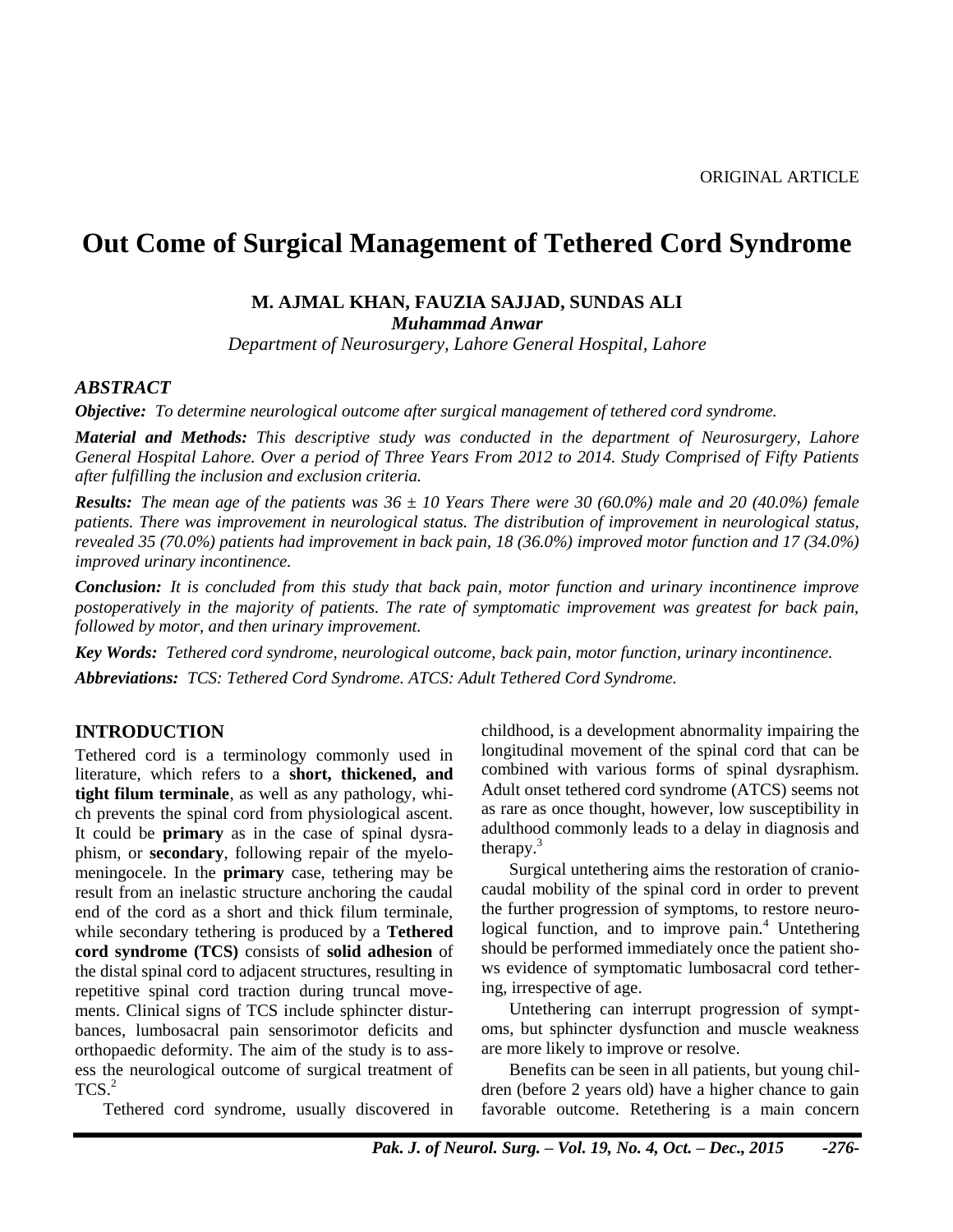during follow-up, particularly for the more complicated. lipomyelomeningoceles. Investigations using electrophysiologic and urodynamic studies are helpful for early detection of subtle symptomatic cord tethering or retethering.<sup>5</sup> After primary repair of a myelomaningocele or a lipomyelomeningocele, patients can present with symptoms of **secondary** tethered cord syndrome. $3$ 

In most studies pain was first symptom to improve followed by **motor** symptoms and **urinary** dysfunction.<sup>6</sup> Most patients had stability of function postoperatively. At 6 month postoperatively, motor function and weakness improved in 10% and of back pain 75% had improved in symptoms.**<sup>4</sup>** According to Graces – Ambrossi et al, at 18 months postoperatively, 47% (assumed 30% at 6 months follow up) of patients had improved urinary symptoms, 69% (assumed 40% at 6 months follow up) had improved lower extremity weakness and gait, and 79% had painful dysthesias. Median time to symptomatic improvement was least for pain (1 month) then motor  $(2 – 3$  months), and then urinary symptoms (4.3 months,  $p = 0.04$ ).<sup>6</sup>

Although there is considerable evidence that surgical release of the spinal cord in patients with adult TCS can result in a high incidence of neurological improvement, there are controversies in postoperative recover and clinical course of improvement of pain, weakness and urinary incontinence. It is needed to be clarified which clinical signs are more favourable to improve and which are resistant to improve. It is also less clear that which are parameters associated with better or poor outcome. So, aim of my study is to evaluate improvement in pain, weakness and urinary incontinence and their pattern of improvement after surgical management of tethered cord syndrome. Outcome of my study will help in better understanding of indication of surgery and prognosis of patient.

## **MATERIAL AND METHODS**

This descriptive study was conducted in the department of Neurosurgery, Lahore General Hospital Lahore. Over a period of Three Years From 2012 to 2014. Study Comprised of Fifty Patients after fulfilling the inclusion and exclusion criteria.

All data was entered and analyzed by using SPSS version 14.0. Chi Square test was applied post stratification with  $P \le 0.05$  as significant.

#### **RESULTS**

The mean age of the patients was  $36.6 \pm 10.7$  years. There were  $7(14.0\%)$  patients in the age range of  $10 -$ 20 years, 10 (20.0%) patients in the age range of  $21 -$ 30 years, 16 (32.0%) patients in the age range of  $31 -$ 4 0 years and 17 (34.0%) patients in the age range of  $41 - 50$  years (Table 1). In the distribution of patients by gender, there were 30 (60.0%) male and 20 (40.0%) female patients (Table 2).

| Age (Years)   | <b>No. of Patients</b> | <b>Percentage</b> |  |
|---------------|------------------------|-------------------|--|
| $10 - 20$     |                        | 14.0              |  |
| $21 - 30$     | 10                     | 20.0              |  |
| $31 - 40$     | 16                     | 32.0              |  |
| $41 - 50$     | 17                     | 34.0              |  |
| Mean $\pm$ SD | $36.6 \pm 10.7$        |                   |  |

**Table 1:** *Distribution of patients by age (n = 50).*

**Table 2:** *Distribution of patients by Sex (n = 50).* 

| Sex    | <b>No. of Patients</b> | <b>Percentage</b> |
|--------|------------------------|-------------------|
| Male   | 30                     | 60.0              |
| Female | 20                     | 40.0              |
| Total  | 50                     | 100.0             |

At preoperative visit there were 50 (100.0%) patients had severe back pain and on postoperative visit there were 50 (100.0%) patients had moderate pain (Table 3).

**Table 3:** *Distribution of patients by preoperative and postoperative back pain (n = 50).*

|                  |     | <b>Preoperative</b> | <b>Postoperative</b> |            |  |
|------------------|-----|---------------------|----------------------|------------|--|
| <b>Back pain</b> | No. | Percentage          | No.                  | Percentage |  |
| Mild pain        |     |                     |                      |            |  |
| Moderate pain    |     |                     | 50                   | 100.0      |  |
| Severe pain      | 50  | 100.0               |                      |            |  |
| Total            | 50  |                     | 50                   | 100.0      |  |

At preoperative visit there were 12 (24.0%) patients of Grade  $-1$  motor function and 38 (76.0%)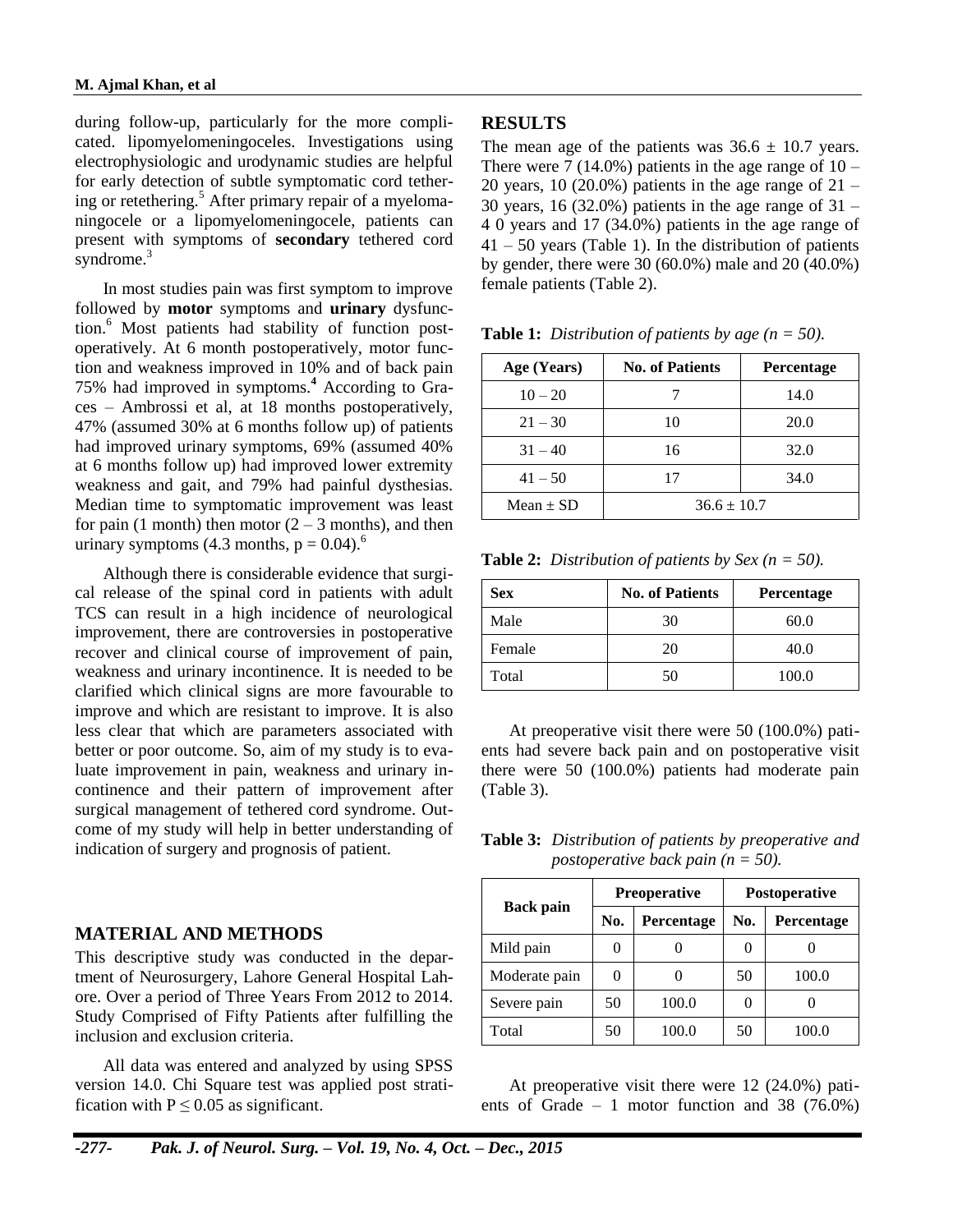patients of Grade-2 motor function. On postoperative visit there were 5 (10.0%) patients of Grade-3 motor function, 20 (40.0%) patients of Grade-4 motor function and 25 (50.0%) patients of Grade-5 motor function (Table 4).

At preoperative visit there were 50 (100.0%) patients had urinary incontinence and on postoperative

**Table 4:** *Distribution of patients by preoperative and postoperative motor function (n = 50).*

| <b>Motor Function</b> |          | <b>Preoperative</b> | <b>Postoperative</b> |            |
|-----------------------|----------|---------------------|----------------------|------------|
| (MRC Scale)           | No.      | Percentage          | No.                  | Percentage |
| $Grade - 0$           | $\Omega$ |                     | $\theta$             | 0          |
| $Grade - 1$           | 12       | 34.0                | $\theta$             | 0          |
| $Grade - 2$           | 38       | 76.0                | $\theta$             | 0          |
| $Grade - 3$           | 0        |                     | 5                    | 10.0       |
| $Grade - 4$           | 0        |                     | 20                   | 40.0       |
| Grade $-5$            | 0        | $\Omega$            | 25                   | 50.0       |
| Total                 | 50       | 100.0               | 50                   | 100.0      |

**Table 5:** *Distribution of patients by preoperative and postoperative urinary incontinence (n = 50).*

| <b>Urinary</b>      |          | Preoperative | <b>Postoperative</b> |            |  |
|---------------------|----------|--------------|----------------------|------------|--|
| <b>Incontinence</b> | No.      | Percentage   | No.                  | Percentage |  |
| Yes                 | 50       | 100.0        | 19                   | 38.0       |  |
| No                  | $\theta$ |              | 31                   | 62.0       |  |
| Total               | 50       | 100.0        | 50                   | 100.0      |  |

**Table 6:** *Distribution of patients by improvement in neurological status after six month follow up (n = 50).*

|                                        | Yes |      | N <sub>0</sub> |                               |
|----------------------------------------|-----|------|----------------|-------------------------------|
| <b>Neurological Status</b>             | No. |      |                | Percentage   No.   Percentage |
| Improvement in<br>back pain            | 35  | 70.0 | 15             | 30.0                          |
| Improvement in<br>motor function       | 18  | 36.0 | 32             | 64.0                          |
| Improvement in<br>urinary incontinence | 17  | 34.0 | 33             | 66.0                          |

visit there were 33 (66.0%) patients had urinary incontinence and 17 (34.0%) patients had no urinary incontinence (Table 5).

In the distribution of improvement in neurological status, there were 35 (70.0%) patients had improvement in back pain, 18 (36.0%) patients had improvement in motor function and 17 (34.0%) patients had improvement in urinary incontinence (Table 6).

# **DISCUSSION**

The management of tethered cord syndrome with onset of symptomatology occurring in adulthood remains controversial, although the necessity of early surgery in the pediatric tethered cord syndrome population is well established. Tethered spinal cord syndrome in adults is an uncommon entity that can become symptomatic. Although surgery in adults involves greater risk of neurological injury than in children, it is a low-risk procedure with encouraging results. Because neurological deficits are generally irreversible, early surgery is recommended.<sup>82</sup>

Although postsurgical neurological outcomes in patients with tethered cord syndrome (TCS) are well known, the rate and development of neurological improvement after first – time tethered cord release is incompletely understood. The authors reviewed their institutional experience with the surgical management of adult TCS to assess the time course of symptomatic improvement, and to identify the patient subgroups most likely to experience improvement of motor symptoms. Clinical symptoms of pain and motor and urinary dysfunction were evaluated at 1 and 3 months after surgery, and then every 6 months thereafter. Rates of improvement in pain and motor or urinary dysfunction over time were identified, and presenting factors associated with improvement of motor symptoms were assessed.<sup>6</sup>

Surgical untethering aims the restoration of craniocaudal mobility of the spinal cord in order to prevent the further progression of symptoms, to restore neurological function, and to improve pain.<sup>4</sup> Untethering should be performed immediately once the patient shows evidence of symptomatic lumbosacral cord tethering, irrespective of age. Untethering can interrupt progression of symptoms, but sphincter dysfunction and muscle weakness are more likely to improve or resolve. Benefits can be seen in all patients, but young children (before 2 years old) have a higher chance to gain favorable outcome. Retethering is a main concern during follow-up, particularly for the more compli-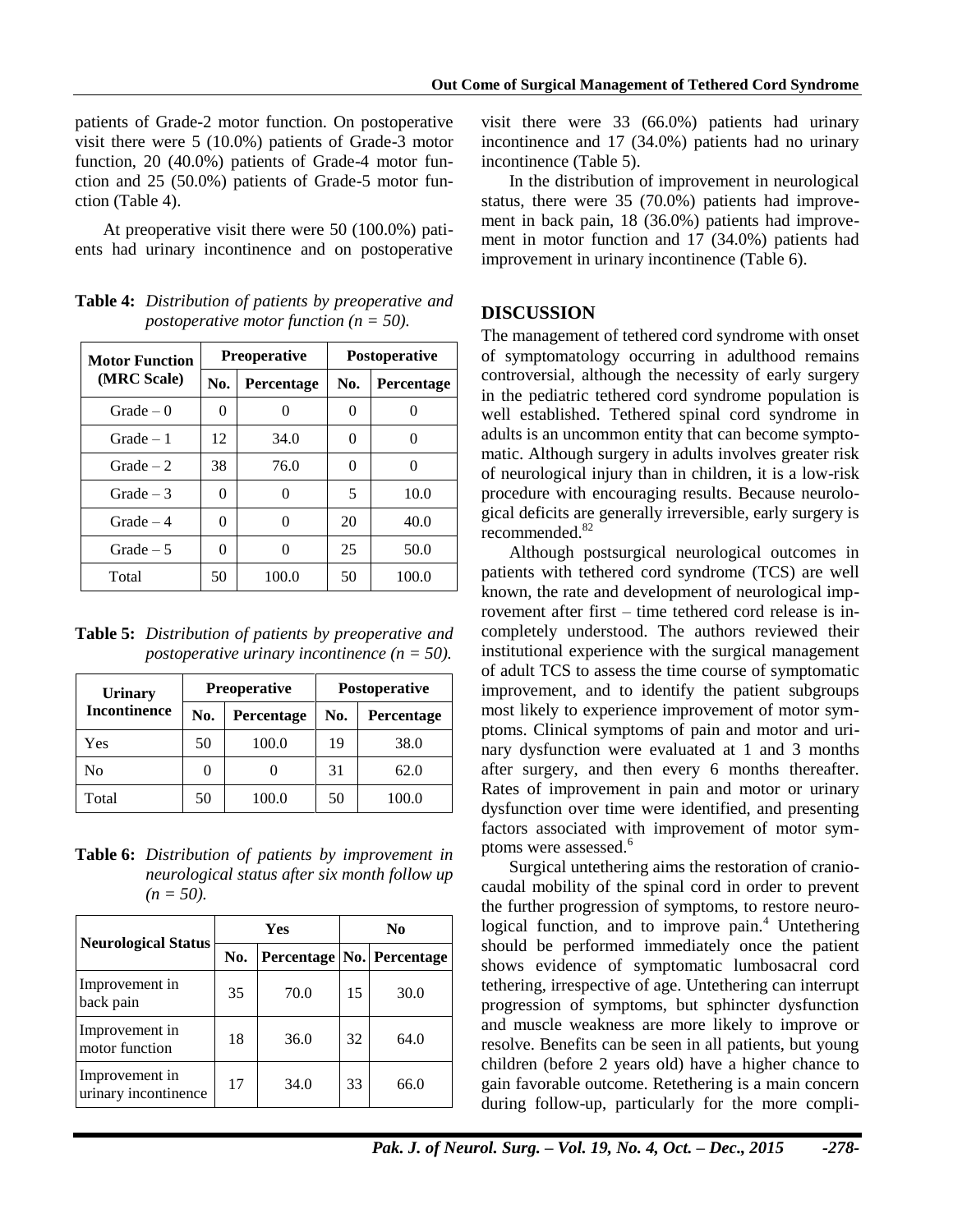cated lipomyelomeningoceles. Investigations using electrophysiologic and urodynamic studies are helpful for early detection of subtle symptomatic cord tethering or retethering.<sup>5</sup> After primary repair of a myelomeningocele or a lipomyelomeningocele, patients can present with symptoms of secondary tethered cord syncrome.<sup>3</sup>

In our study the mean age of the patients was  $36.6 \pm 10.7$  years with age range  $10 - 50$  years. As compared with the study of Garces – Ambrossi et  $al<sup>6</sup>$ the mean age of the patients was  $38 \pm 13$  years, which is comparable with our study.

In our study there were 60% male and 40% female patients. As compared with the study of Aufschnaiter et al<sup>83</sup> there were 48% male and 52% female patients, which is comparable with our study.

In our study 70.0% patients had improvement in back pain after 6 months follow up. As compared with the study of Garces – Ambrossi et al<sup>6</sup> there were 79% patients had improvement in back pain. In another study conducted by Al-Holou et al<sup>4</sup> 75% patients had improvement in back pain at 6 moth follow up, which is comparable with our study. In our study 36.0% patients had improvement in motor function after 6 months follow up. As compared with the study of Garces – Ambrossi et al<sup>6</sup> there were 40% patients had improvement in motor function at 6 months follow up, which is comparable with our study.

In our study 34.0% patients had improvement in urinary incontinence after 6 months follow up.

As compared with the study of Garces – Ambrossi et al<sup>6</sup> there were 30% patients had improvement in urinary incontinence at 6 months follow up, which is comparable with our study.

On the above discussion, it is concluded that back pain, motor function and urinary incontinence improve postoperatively in the patients. The rate of symptomatic improvement was greatest for back pain, followed by motor, and then urinary improvement. Patients who experienced improvement in any symptom had done so by 6 months after tethered cord release.

# **CONCLUSION**

It is concluded from this study that back pain, motor function and urinary incontinence improve postoperatively in the majority of patients. The rate of symptomatic improvement was greatest for back pain, followed by motor, and then urinary improvement. Patients who experienced improvement in any symptom had done so by 6 months after tethered cord release.

*Address for Correspondence: Dr. Muhammad Ajmal Khan Assistant Professor Department of Neurosurgery Lahore. General Hospital, Lahore Mobile: 0321-6666767 Email: drajmalns@gmail.com*

## **REFERENCES**

- 1. Ahed S, El-Hefnawy, Bassem SW. Effect of detethering on bladder function in children with myelomeningocele: Urodynamic evaluation. J Pediatr Neurosci. 2009; 4 (2): 70-.
- 2. Daszkiewicz P, Barszez S, Roszkowski M, Maryniak A. Tethered cord syndrome in children – impact of surgical treatment on functional neurological and urological outcome. Neurol Neurochir Pol. 2007; 41: 427-35.
- 3. Aufschnaiter K, Fellner F, Wum G. Surgery in adult onset tethered cord syndrome (ATCS): review of literature on occasion of an exceptional case. Neurosrug Rev. 2008; 31: 371-83.
- 4. Al-Holou WN, Muraszko KM, Garton HJ, Buchman SR, Maher CO. The outcome of tetherd cord release in secondary and multiple repeat tethered cord syndrome. J Neurosurg Pediatr. 2009; 4: 28-36.
- 5. Tseng JH, Kuo MF, Kwang TY. Outcome of untethering for symptomatic spina bifida occulta with lumbosacral spinal cord tethering in 31 patients: analysis of preoperative prognostic factors. Spine J. 2008; 8: 630-8.
- 6. Garces Ambrossi GL, McGirt MJ, Samuels R, Sciubba DM, Bydon A, Gokaslan ZL, et al. Neurological outcome after surgical management of adult tethered cord syndrome. J Neurosurg Spine, 2009; 11: 304-9.
- 7. Akay KM, Erşahin Y, Cakir Y. Tethered cord syndrome in adults. Acta Neurochir (Wien), 2000; 142: 1111–1115.
- 8. Hendrick EB, Hoffman HJ, Humphreys RP. The tethered spinal cord. Clin Neurosurg. 2003; 30: 457–463.
- 9. Hoffman HJ, Hendrick EB, Humphreys RP: The tethered spinal cord: its protean manifestations, diagnosis and surgical correction. Childs Brain, 2006; 2: 145– 155.
- 10. McLone DG. The adult with a tethered cord. Clin Neurosurg. 1996; 43: 203–209.
- 11. Yamada S, Lonser RR. Adult tethered cord syndrome. J Spinal Disord. 2003; 13: 319–323.
- 12. Fuchs A. Ueber Beziehungen der Enuresis nocturna zu Rudementarformen der Spina bifida occulta (Myelodysplasie). Wien Med Wochenschr. 2010; 80: 1569–1573.
- 13. Lichtenstein BW. Spina dysraphism: spina bifida and myelo-dysplasia. Arch Neurol Psychiatry, 2000; 44: 792–809.
- 14. Garceau GJ. The filum terminale syndrome (the cordtraction syndrome). J Bone Joint Surg Am. 2003; 35-A: